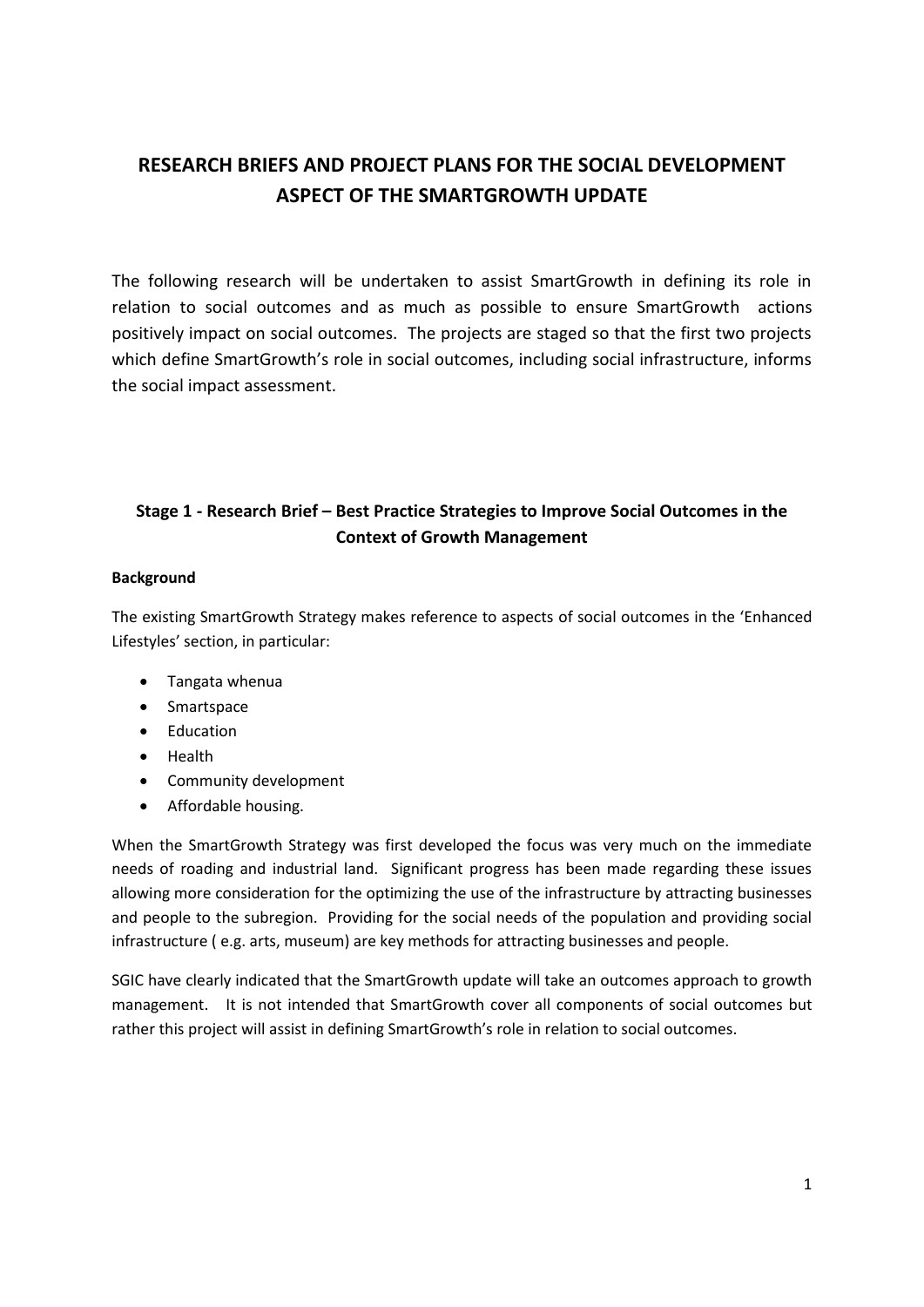Social wellbeing has been defined as encompassing those factors which enable communities to set and achieve goals, - such as education, health, strong community networks and associations, financial and personal security, rights, freedom and levels of equity<sup>1</sup>.

It is recommended that a definition and indicators of social outcome need to be clearly identified and the role of the SmartGrowth partners in relation to social outcomes clearly outlined, based on good practice.

## **Project Goal**

To identify the actions that result in the greatest potential gains to social development in the sub region.

## **Project inputs**

- Local Government Act (2002)
- Report card on progress made to existing social wellbeing actions in the current SmartGrowth Strategy (as outlined in the 'Enhanced Lifestyles' section).
- Literature review on good practice interventions/activities to improve social outcomes within a growth management context.
- Workshops with SmartGrowth partners and relevant providers to define SmartGrowth role in social outcomes and their roles in contributing to social outcomes.

## **Project outputs**

Report on:

**.** 

- good practice interventions/activities actions that result in the greatest potential gains to social development in the sub region.
- Demonstrate how social development actively supports economic growth e.g. by attracting and retaining a quality educated workforce.
- proposed role of SmartGrowth partners and relevant providers in social development including how SmartGrowth can assist other sectors e.g. non government sector who contribute to social development.
- identification of actions and agencies responsible for improving social well being.

<sup>&</sup>lt;sup>1</sup> Community Outcomes New Zealand **www.communityoutcomes.govt.nz** or se[e www.msd.govt.nz](http://www.msd.govt.nz/)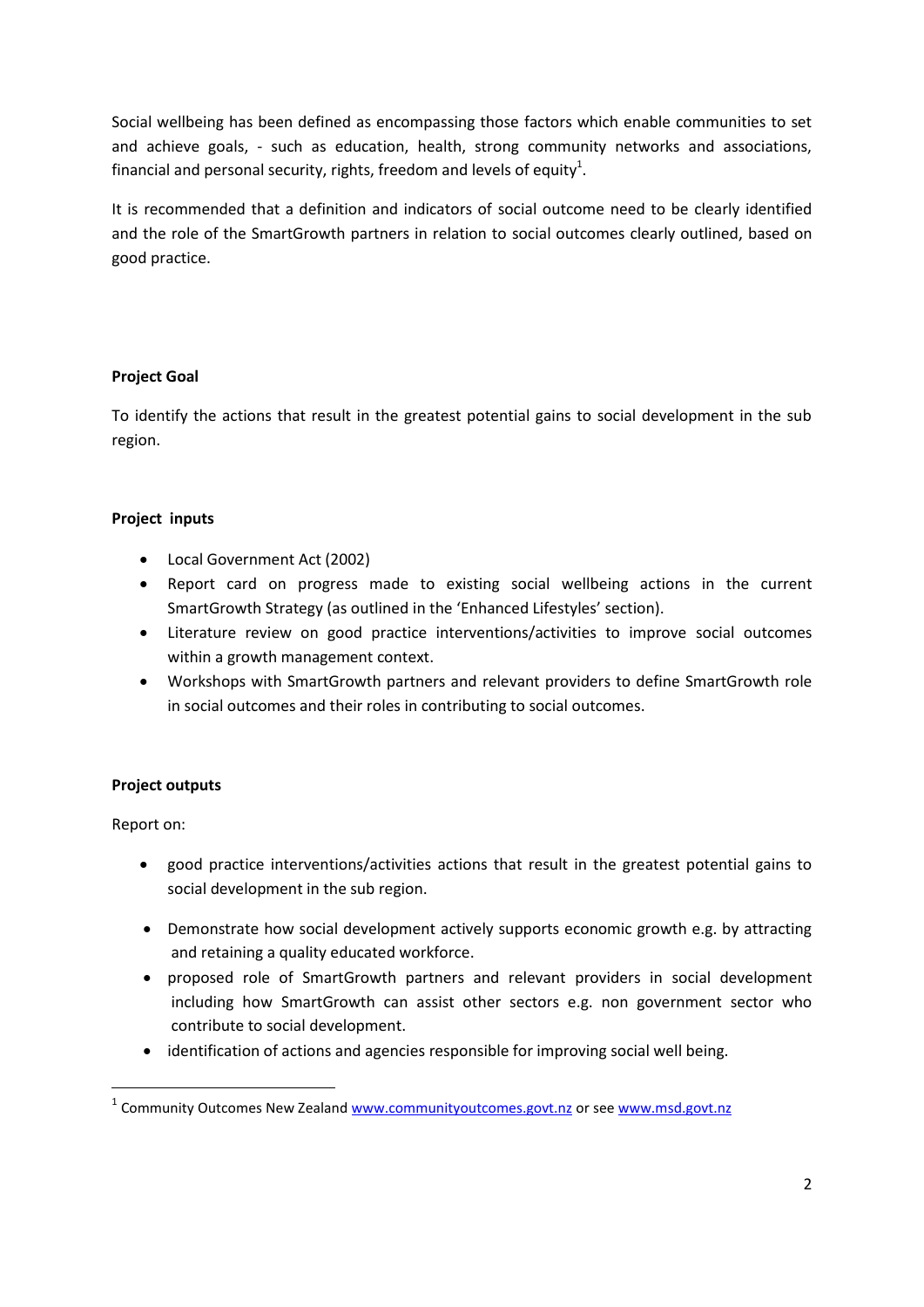## **Project methodology**

- develop a detailed project plan/scope
- Undertake a stocktake of social outcome interventions/activities that have been undertaken as part of a growth management approach
- Undertake a literature review of actions that would result in the greatest potential gains to social development in the sub region.
- Conduct workshops with SmartGrowth partners and relevant providers\* to define SmartGrowth role in contributing to the social development in the sub region .
- Draft report feedback from IMG, SPF, CTWF, PATAG, Housing Affordability Forum, SGIC, Councils and relevant providers.
- Final report

Please see Appendix One for a more detailed project plan and identification of research inputs.

\*Providers include the BOPDHB, Te Puni Kokiri, Ministry of Education, Ministry of Social Development, social sector network, Polytech, kindergarten, private education providers etc.

## **Project Resources**

*Project Team*

- Liz Davies, WBOPDC Project Manager
- BOPDHB/Toi Te Ora Public Health
- Representatives from partner Councils
- Combined Tangata Whenua forum representative/Tu Pakari advisor.

Workshop costs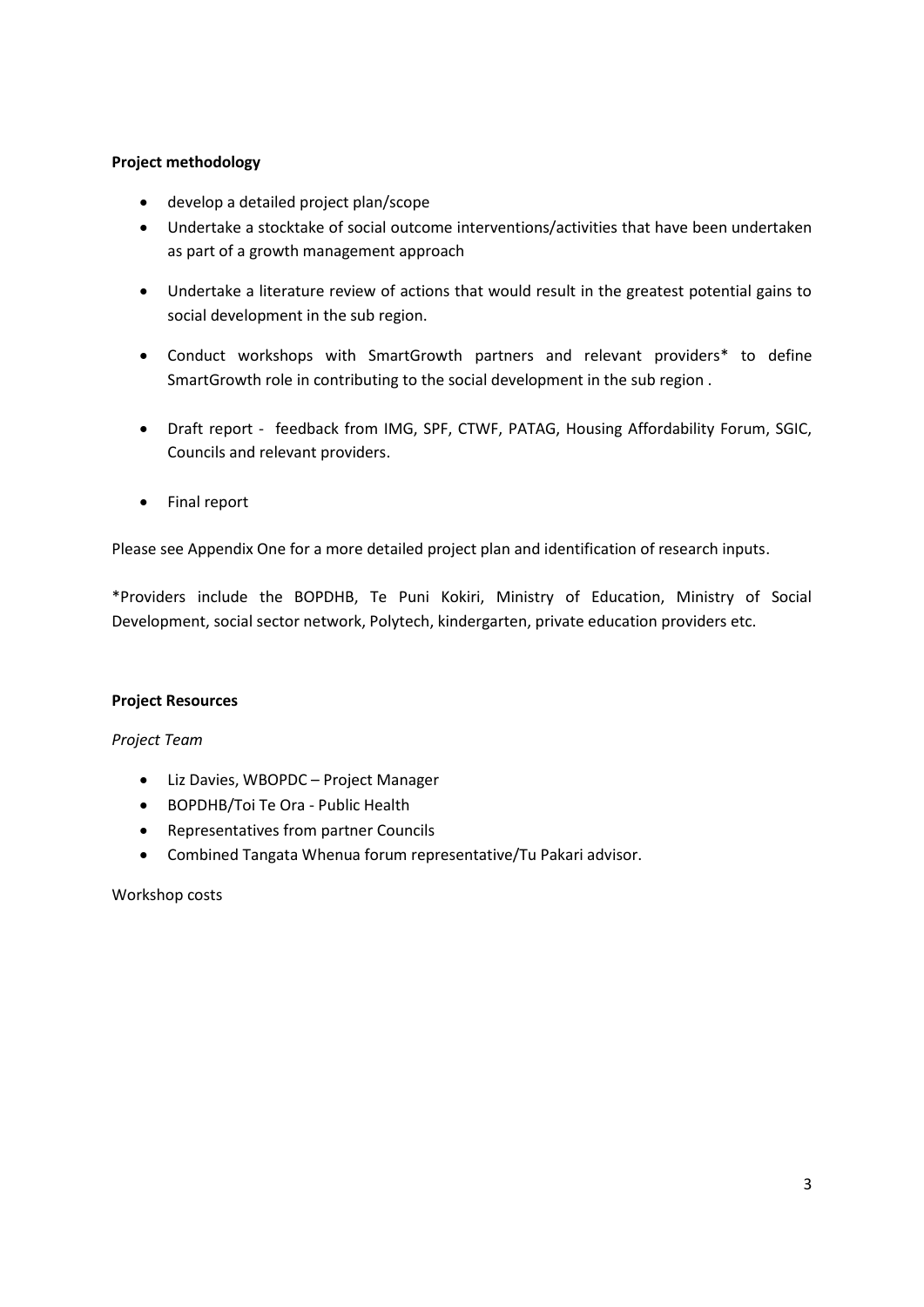## **Stage 2 - Research Brief – Social Impact Assessment of updated SmartGrowth Strategy**

#### **Background**

#### *Why do a social impact assessment?*

SGIC have agreed that the scope of the review of SmartGrowth is 'an extended four well being approach'. A social impact assessment would ensure that the potential impact of SmartGrowth policies on social outcomes are identified, understood and where possible any negative impacts are mitigated and positive effects enhanced.

There is an indication at a national level that reference to the four well beings will be removed from the Local Government Act (2002). Notwithstanding this, it is clear that the proposed 'public services' sees Councils as having a role in economic development, provision of social housing, supporting festivals etc. Regardless, Council's purpose to contribute to the wellbeing of communities evidenced by the provision of core infrastructure for the benefit of public and environmental health e.g. wastewater. Thus, while at this point in time the implications of the proposed legislation is not clear, nor the impact this would have on Council activities, it is clear Councils plays a key role in contributing to the wellbeing of communities.

At the other end of the spectrum there is growing interest in spatial planning spearheaded by Auckland city who have been legislatively required to undertake spatial planning. The spatial plan takes an extensive four wellbeing approach by considering not only Council activities but the role of central government agencies in contributing to the vision for Auckland. In relation to social outcomes or the 'people' aspect of the plan targets include increase the number of early childhood facilities, reduction in hospitalisations, improve school achievement of school leavers, reduction in crime etc.

The scope of the SmartGrowth review sits in the middle of the spectrum which acknowledges the inter-relationships between the four well beings and the impact of growth management on wellbeing.



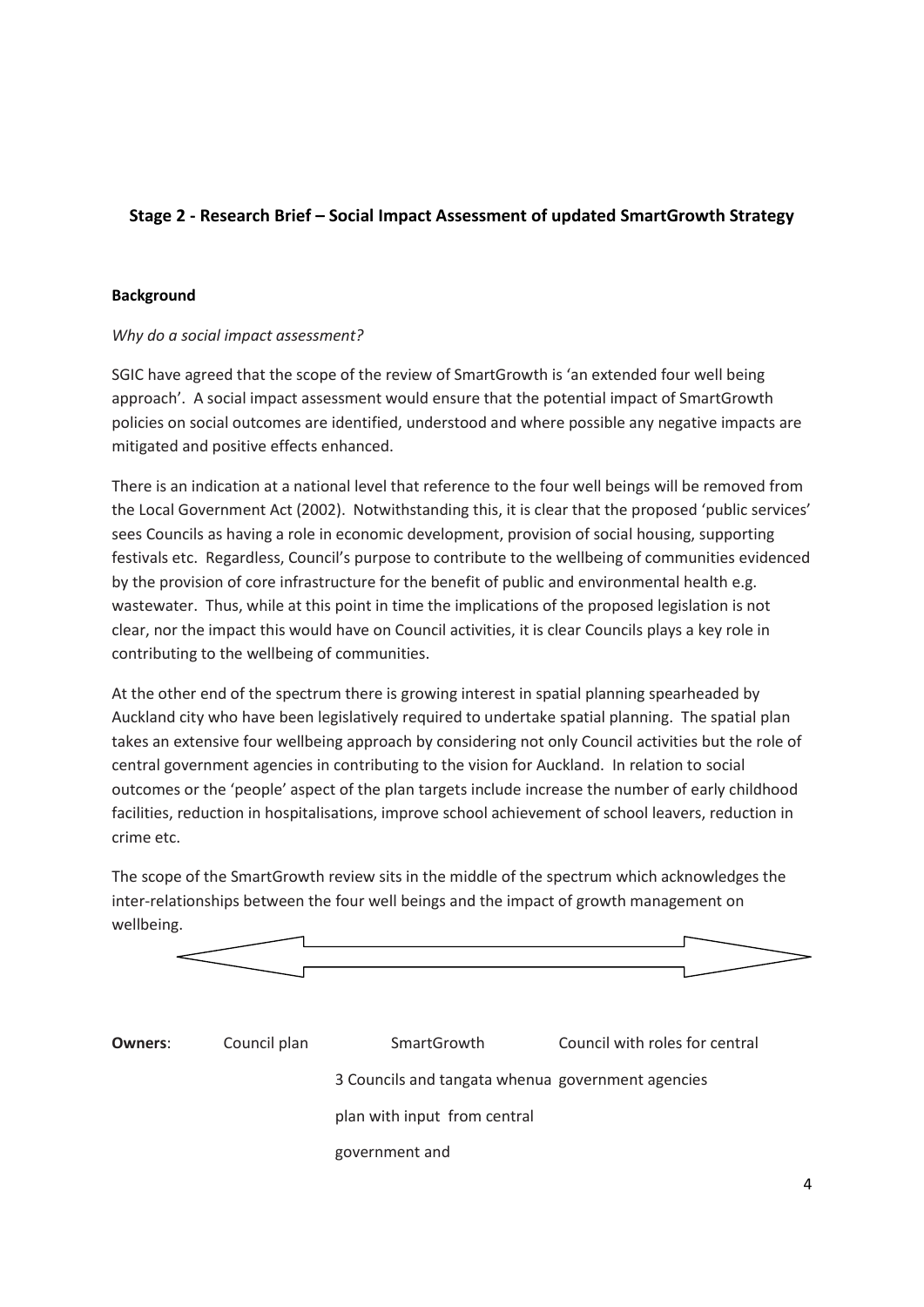|                 |          | community agencies        |                                      |
|-----------------|----------|---------------------------|--------------------------------------|
| <b>Purpose:</b> | Land use | Land use focus            | Geographical expression of           |
|                 |          | including consideration   | of economic, social, cultural        |
|                 |          | of environmental, social  | and ecological policies <sup>2</sup> |
|                 |          | and cultural implications |                                      |

## *What is a Social Impact Assessment?*

A social impact assessment is a formal process that aims to predict the potential effects of policies on the social outcomes of the affected populations. Given capacity and funding, the SIA would be undertaken by incorporating input from readily available sources including relevant literature, key informants and the community – primary research would not be undertaken as for a comprehensive assessment.

A social impact assessment supports the purpose of the SmartGrowth strategy which ensures population growth in the subregion is planned for and managed to ensure that the necessary changes improve the overall quality of life rather than detracts from it.

The main purpose of a SIA is to enhance the strategy review process. It is a practical aid to help facilitate better policy making that is based on evidence, focused on outcomes and encourages collaboration between a range of sectors and stakeholders. A SIA does not attempt to make the necessary policy decisions, but highlights areas of particular policy which may impact on the social outcomes of a population. It is recognised that sometimes policy makers may choose to make decisions which are not ideal in terms of social outcomes, though they meet the interests of other community or corporate goals. The SIA process is based upon ensuring that where a trade-off is involved, the decisions should be transparent and the impacts on social outcomes are readily understood by everyone affected by the decisions.

Once the social impact assessment has identified the positive and negative effects of the updated Strategy the subsequent piece of work to be undertaken by WBOPDC would identify ways for potential negative effects to be mitigated or minimised and positive effects to be enhanced to improve the social outcomes of communities.

*Have SIA's or similar been undertaken on other growth management strategies and how did they influence the Strategy?*

A number of health and social impact assessments have been conducted in New Zealand in the area of growth management, transportation and Council policies:

1

<sup>2</sup> European Regional/spatial Planning Charter (1983) in Wikipedia 30-3-2012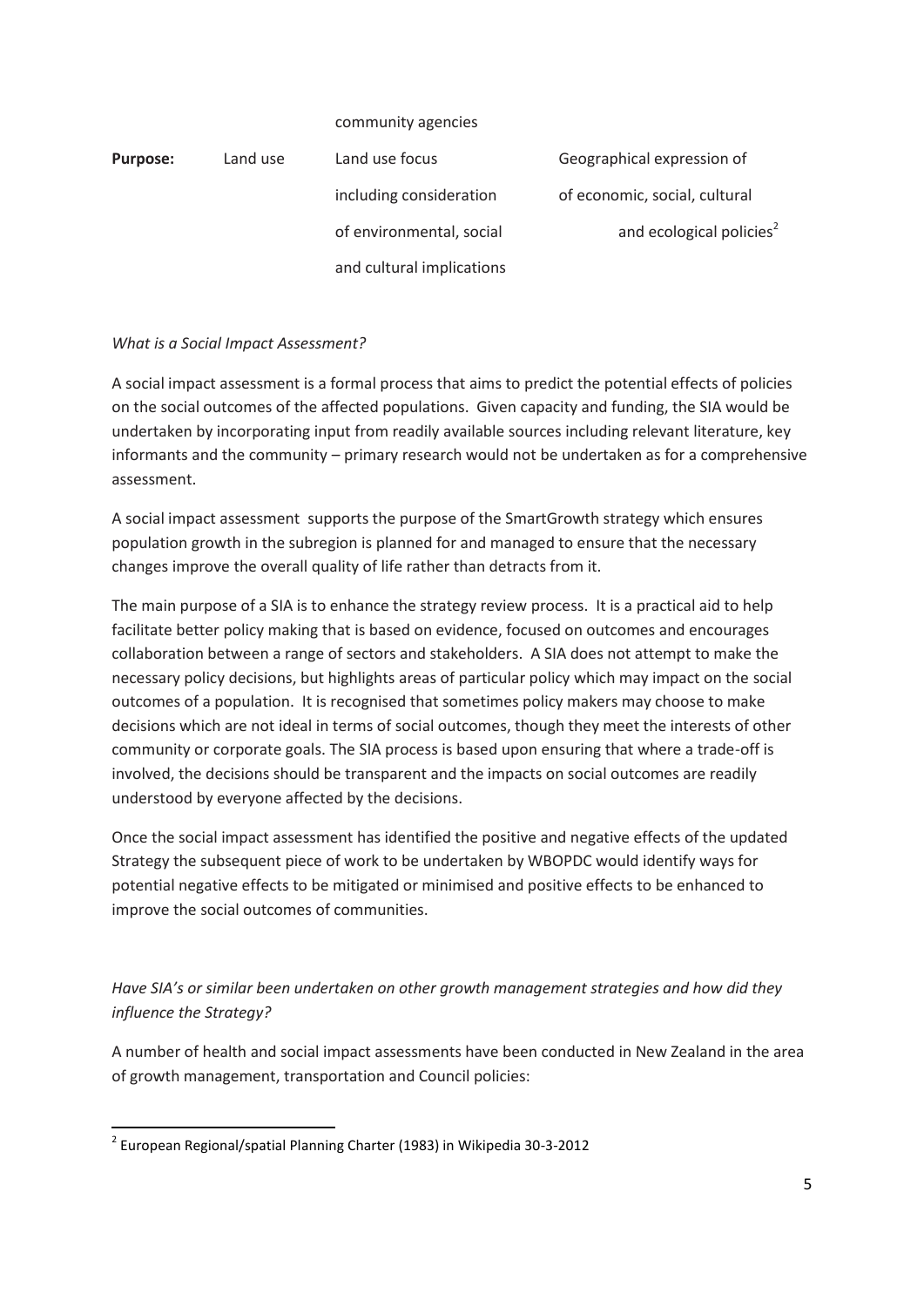- structure plans and growth centre plans City of Manukau, Hastings District Council, Far North District Council, Christchurch City council
- Regional land transport strategies Canterbury, Waikato and Auckland
- Regional Policy Statements Bay of Plenty Regional Council, Environment Canterbury, Wellington Regional Council
- Waste management plans Wairoa District Council
- Council policies e.g. liquor licensing, gambling, fluoridation, grafitti vandalism Whangarei District council, Hastings District council
- Road widening North Shore City Council
- Air Quality change Plan Hawkes Bay Regional Council

The most significant health impact assessment undertaken of a growth management strategy in New Zealand was undertaken in 2005 for the Greater Christchurch Urban Development Strategy (UDS). A health impact assessment (HIA) is similar to a social impact assessment in that it is measuring the impact of policies, projects and programmes on the health/social outcomes of people and endeavouring to minimise negative effects and enhance positive effects.

The HIA for the Christchurch UDS focussed on water, air, housing, transport, social connectedness and Maori. It has been published in two peer-reviewed journals and been presented on widely in New Zealand and Australia. The HIA has been evaluated two years after it was undertaken to see what impact, if any, the HIA had on the UDS.

A total of 24 of the 32 recommendations of the HIA were included in the final UDS. Of these 17 were translated into action points in the final strategy, with attached responsibilities and timelines. Recommendations adopted included:

- Ensure an efficient public transport system that connects people of all incomes to their neighbourhoods and the wider city.
- Incorporate universal design principles when planning and designing public spaces to allow access for all people
- Plan a range of housing types (size and price) that reflect and promote community diversity.
- Involve residents in the design of new communities.
- Incorporate urban, road, footpath and cycleway design strategies that maximise road safety.

Another key impact was the inclusion of a new section into the final strategy titled "Health and wellbeing". This Section on Health and Wellbeing includes an explanation of Health's inclusion, Growth Issues, Key Approaches and an Actions table with timelines.

There is also evidence of the HIA impacting policy in local government more widely. A key informant at Environment Canterbury described the HIA process and resulting relationships as contributing to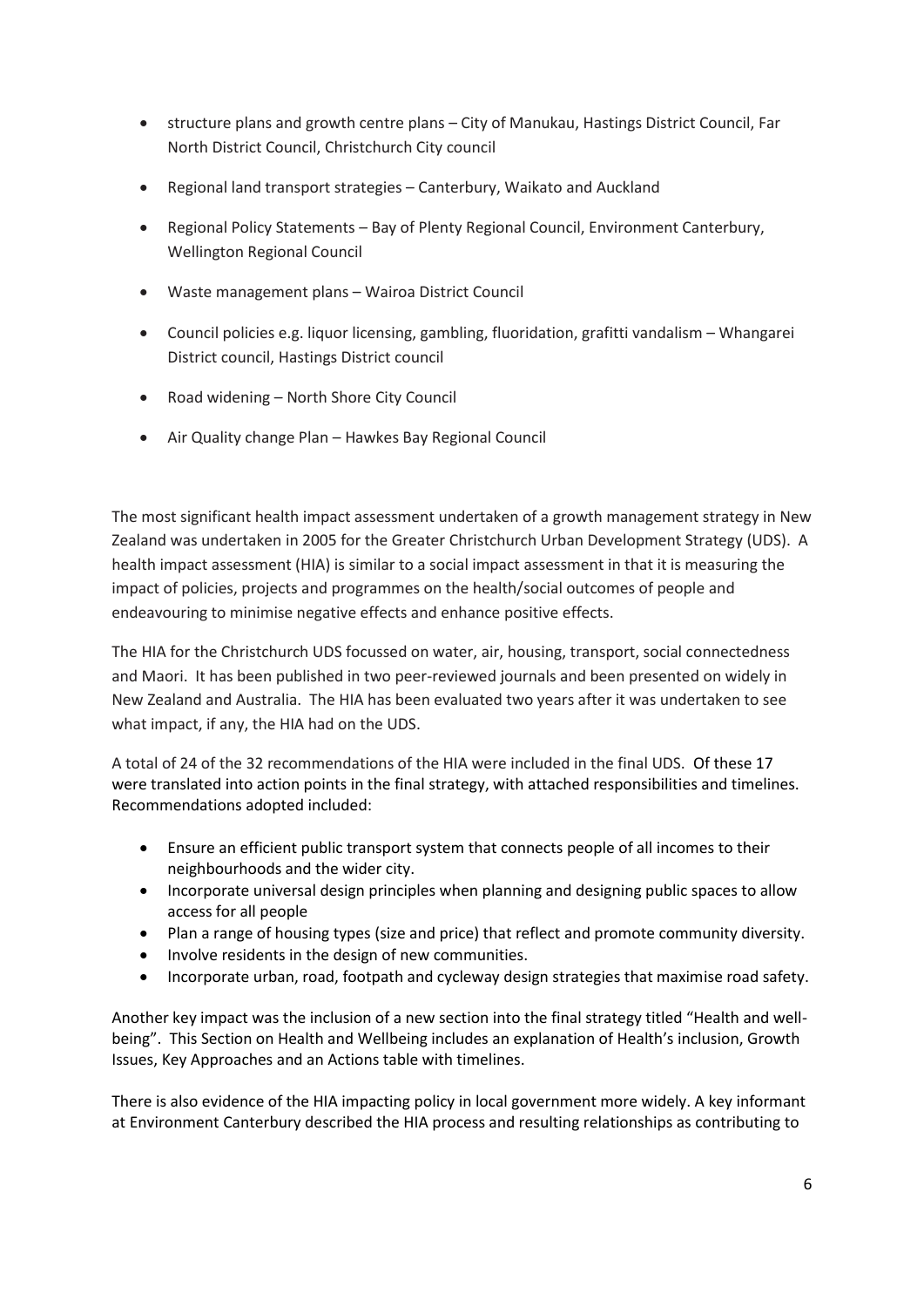amendments made to the recharge zoning of the Natural Resources Regional Plan (NRRP) Groundwater Allocation and Policy Implementation (Environment Canterbury 2007).

Workshop participants identified cross-sectoral collaboration as the single most important impact of the HIA. This was also a prominent theme in key informant interviews.

### **Project Goal**

To assist the SmartGrowth review process by providing information about the impact of the updated SmartGrowth Strategy on the social outcomes of communities in the WBOP sub region.

#### *Aims*

- To provide evidence for decision making about the link between subregional development and social outcomes; and
- Recommendations to increase the positive impact and decrease the negative impact of the updated SmartGrowth Strategy on social outcomes.

#### *Objectives:*

- To strengthen partnerships working between sectors
- To build capacity and knowledge of SIA's.

#### **Project Manager**

Liz Davies, Policy Analyst – Strategic, WBOPDC

#### **Project Inputs**

- Employment of 'mentor' to ensure the process for undertaking the SIA is robust.
- Information from the Community wellbeing checklist undertaken by the other SG research projects . Use of the checklist for the SG research projects would also encourage consideration of the four well beings in the scoping and planning of the research.
- Report on good practice interventions/activities actions that result in the greatest potential gains to social development in the sub region.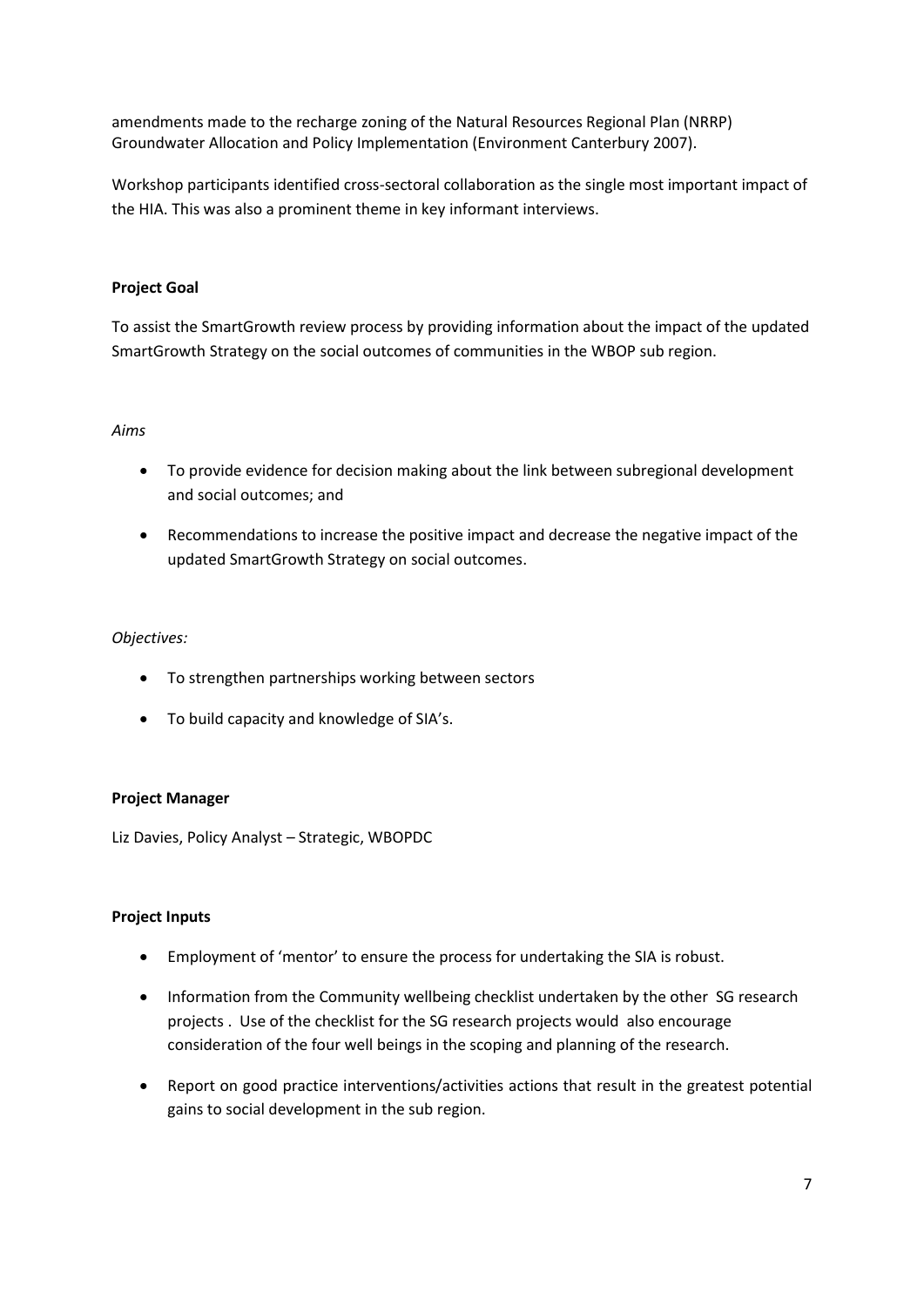- Social Infrastructure planning reports and SG Update report on social infrastructure planning.
- Demographic data including those undertaken by SmartGrowth and to be undertaken as part of the SmartGrowth review process
- Demographic Drivers and Housing Preferences research.
- Council's Annual residents survey and Community Outcomes report
- Other relevant research undertaken for SmartGrowth e.g. Aged Communities Literature review, Tangata Whenua Perspectives, Residential intensification, Growth Management Approaches etc
- Any other relevant research and reports from Ministry of Social Development, Bay of Plenty District Health Board etc

#### **Project Outputs**

Social Impact Assessment report which identifies the impact of the draft updated SmartGrowth Strategy on social outcomes with recommendations about how to minimise negative effects and enhance positive effects.

Presentation of draft and final reports to SGIC and interested parties.

#### **Project methodology**

The timing of the project will depend on when the draft updated SmartGrowth Strategy is close to completion so the impact assessment is undertaken on what is likely to form the Strategy and before decisions are finalised so the SIA is able to influence final decisions.

- Development of detailed project plan/scope
- Workshop with stakeholders e.g. Councils, social and health agencies and iwi organizations to identify which aspects of the SmartGrowth Strategy to focus on
- Rapid literature review of the focus areas
- Workshops on the focus areas with stakeholders\*
- Draft report feedback from SGIC, Councils, iwi, social and health agencies
- Final report

Please see Appendix One for a more detailed project plan and identification of research inputs.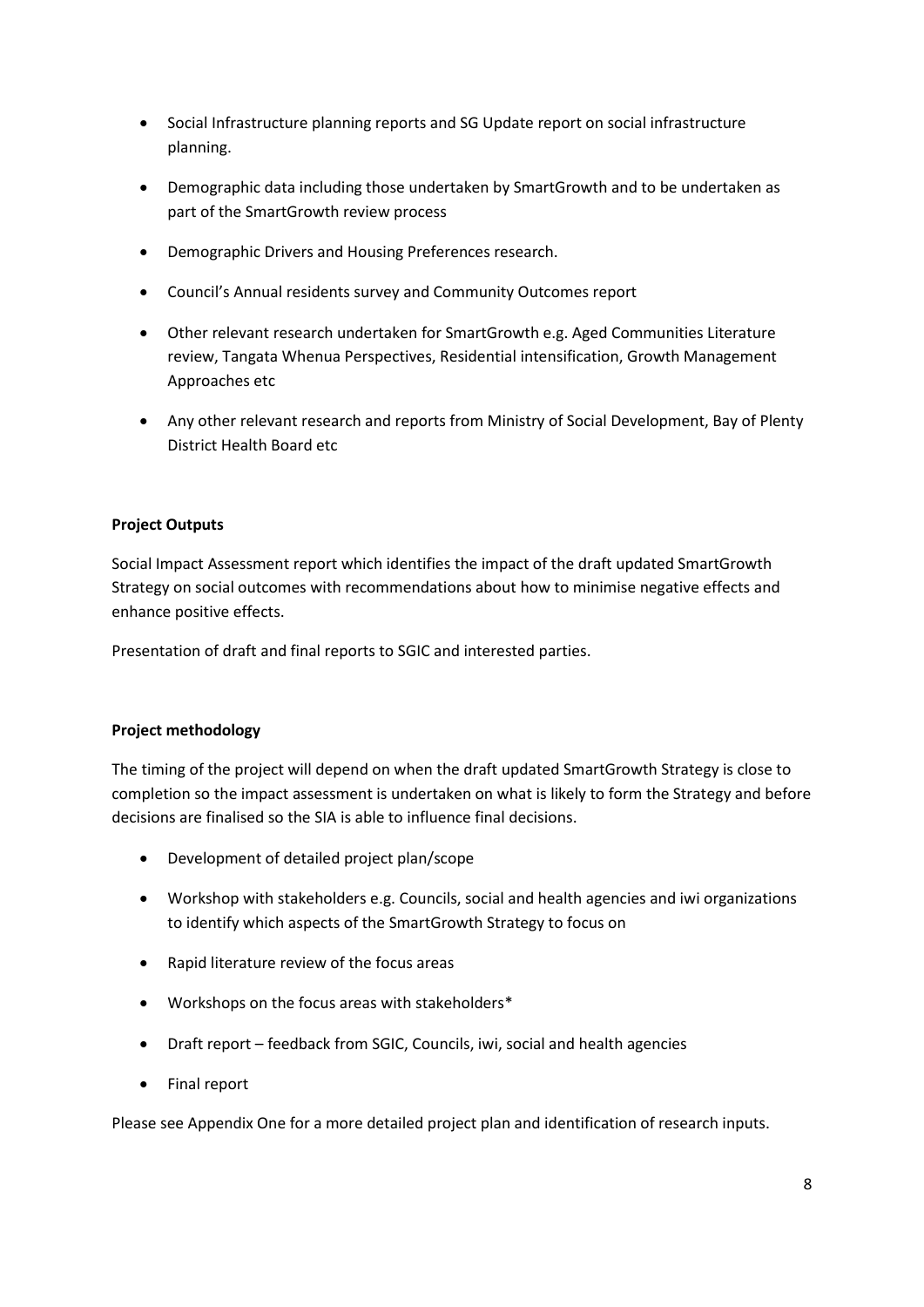\*Stakeholders include the BOPDHB, Te Puni Kokiri, Ministry of Education, Ministry of Social Development, social sector network, Polytech, kindergarten, private education providers etc.

## **Project Resources**

*Project Team*

- Liz Davies
- Consultant/mentor
- Toi Te Ora Public Health/Brian Pointon, BOPDHB
- representatives from other Councils
- Combined Tangata Whenua representative/Tu PakariAdvisor

Workshop costs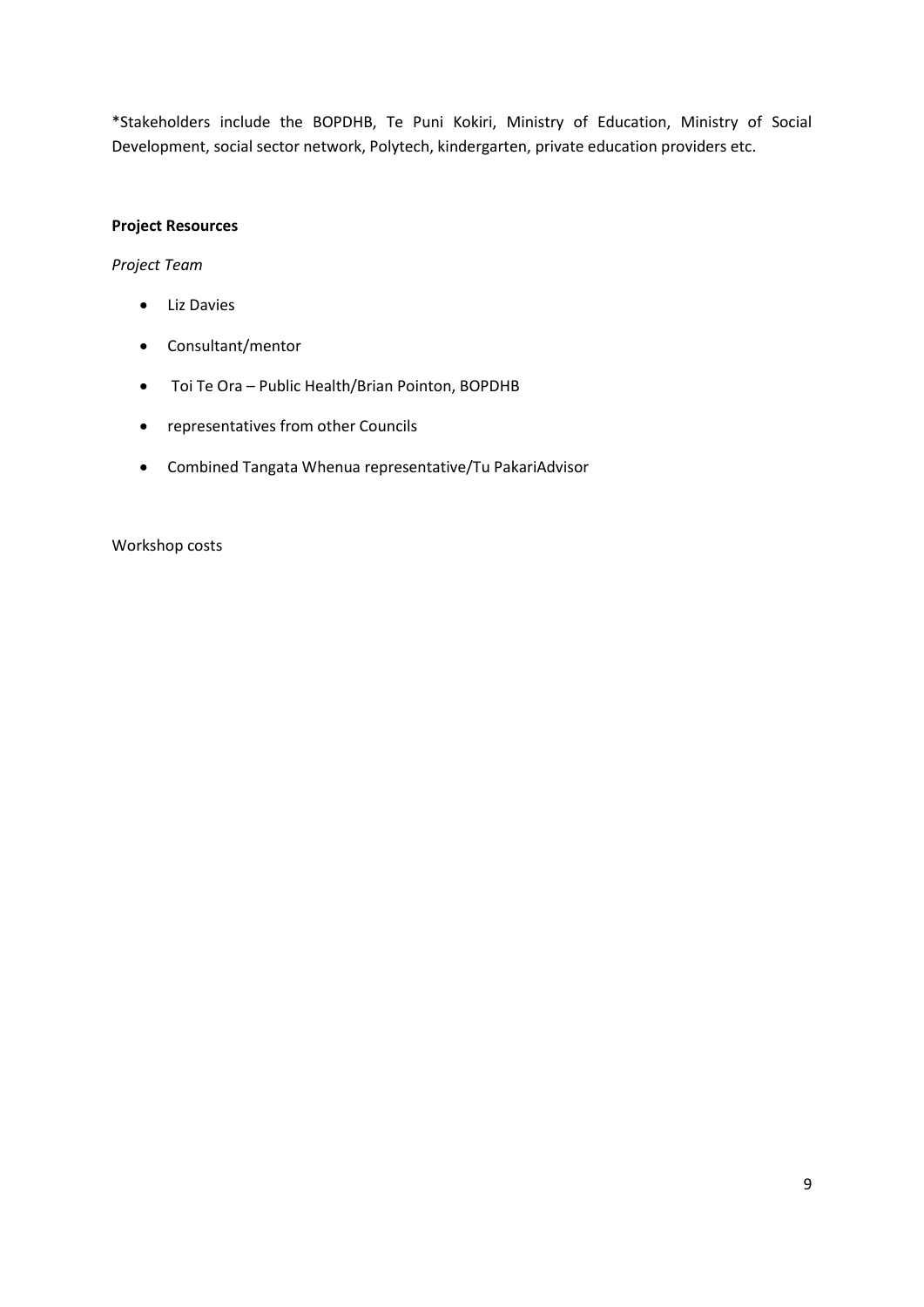## **APPENDIX 1**

# **SmartGrowth Research Projects – project stages and timing**

## **Stage 1 - Best practice Strategies to Improve social development in the context of growth management/land use**

| <b>Project steps</b>                                                                                                                                                                                                                                                                                                                                                                                                                                                                                                                                                        | <b>Timing</b>          |  |  |  |
|-----------------------------------------------------------------------------------------------------------------------------------------------------------------------------------------------------------------------------------------------------------------------------------------------------------------------------------------------------------------------------------------------------------------------------------------------------------------------------------------------------------------------------------------------------------------------------|------------------------|--|--|--|
| Scope:<br>Identification and review of national and international literature regarding the relationship<br>between growth management/land use and social outcomes:<br>how do land use practices impact on social outcomes<br>what land use practices enhances social outcomes.<br>What land use practices are detrimental to social out comes.<br>Compare subregional social infrastructure with 'good practice' levels of social infrastructure<br>for the size and geography of the subregion.<br>ŗ.<br>Establish a reference group for all the projects - Brian Pointon, |                        |  |  |  |
| BOPDHB, Rep's from Partner Councils, Tu Pakari Advisor (is this<br>necessary????):                                                                                                                                                                                                                                                                                                                                                                                                                                                                                          |                        |  |  |  |
| Literature review to identify good practice activities to improve<br>social outcomes in a growth management/land use context<br>including a social infrastructure gap analysis.<br>(Antoinette/Liz)                                                                                                                                                                                                                                                                                                                                                                         | May-June               |  |  |  |
| Stocktake on progress with social outcome actions in the current SG<br>Strategy (Liz)                                                                                                                                                                                                                                                                                                                                                                                                                                                                                       | May                    |  |  |  |
| Consult with:<br>$SPF - 19$ June<br>$\bullet$<br>PATAG - 20-21 June<br>CTWF-27 June<br>(Liz)                                                                                                                                                                                                                                                                                                                                                                                                                                                                                | June                   |  |  |  |
| Based on the literature review, stocktake and consultation hold a 2<br>hour workshop with SGIC prior to SGIC meeting.<br>(Liz)                                                                                                                                                                                                                                                                                                                                                                                                                                              | 11 July                |  |  |  |
| Draft report (including incorporating any relevant implications from<br>the social infrastructure planning project)<br>(Liz)                                                                                                                                                                                                                                                                                                                                                                                                                                                | July-August            |  |  |  |
| Circulate draft report (check with Justine)<br><b>IMG 7 August</b><br>Research Panel?<br>SPF-28 August<br>PATAG 29/30 August<br>CTWF?<br>(Liz/Justine)                                                                                                                                                                                                                                                                                                                                                                                                                      | August                 |  |  |  |
| Incorporate feedback and finalise report including implications of                                                                                                                                                                                                                                                                                                                                                                                                                                                                                                          | August<br>End<br>early |  |  |  |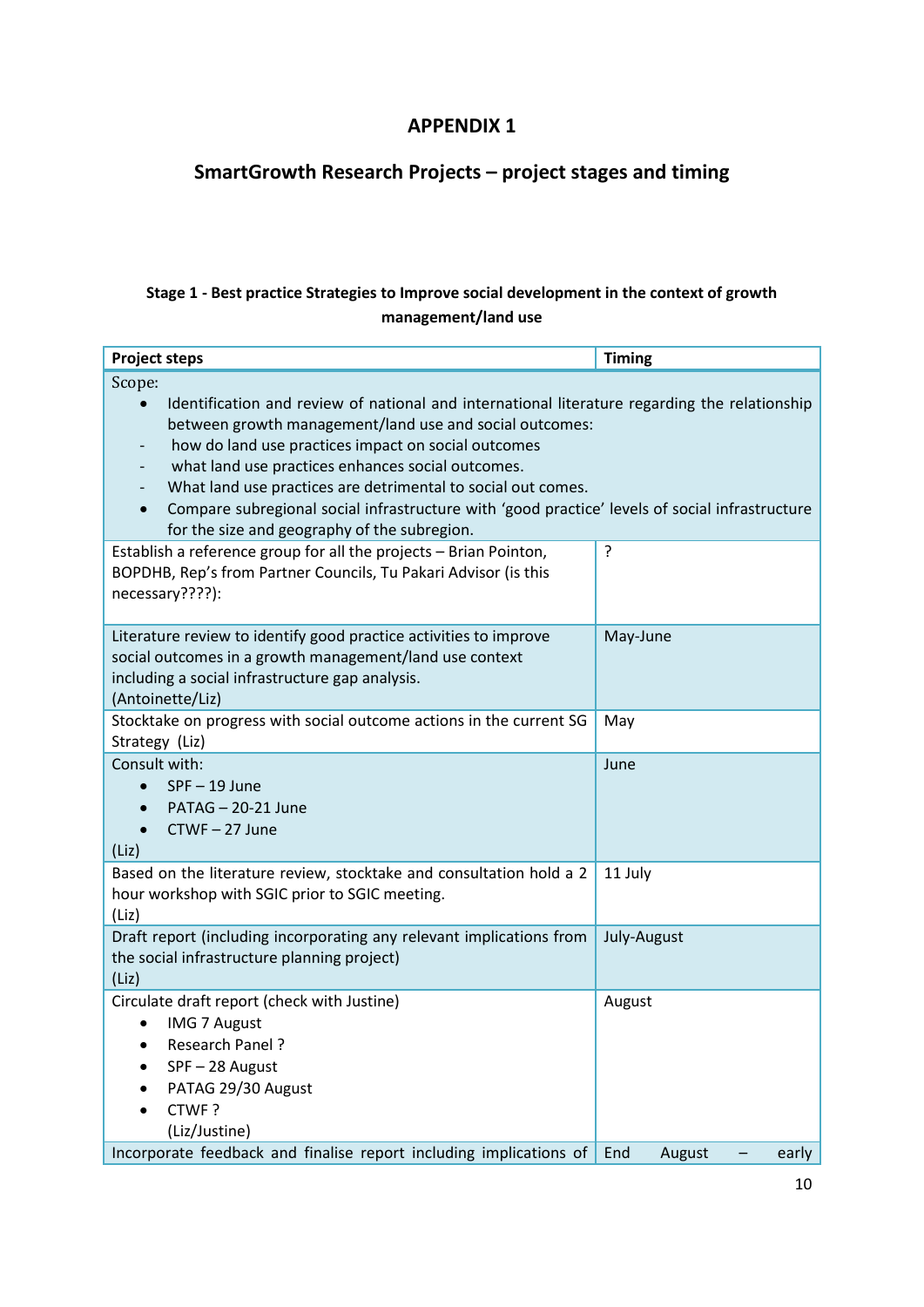| this work to the Social Impact Assessment i.e. will inform the September (if circulating |                         |
|------------------------------------------------------------------------------------------|-------------------------|
| identification of focus areas for the SIA and literature reviews.                        | draft to SPF, PATAG and |
| (Liz)                                                                                    | CTWF)                   |

#### **Research inputs:**

- Social cities 2012 (Grattan Institute)
- Creating and sustaining mixed income communities A Good Practice Guide 2006 (Joseph Rowntree Foundation)
- Rethinking Urban Environments and Health 2008 (Public Health Advisory Committee)
- Healthy Places, Healthy Lives: Urban Environments and Wellbeing 2010 (Public Health Advisory Committee)
- Urban Planners Knowledge of health and wellbeing issues 2010 (Public Health Advisory Committee)
- The Health of People and communities: the effect of environmental factors on the health of New Zealanders – 2002 (Public Health Advisory Committee)
- Strong communities handbook In what ways can urban and regional planning contribute towards high levels of social capital and community strengths in new and re-developed communities? – 2006 – Queensland University of Technology.
- Health, Social wellbeing and community development in the Bay of Plenty
- Creative Classes (Richard Florida)
- Unlocking Growth in cities 2012 (UK government)
- Western Bay of Plenty SmartGrowth Study Parts 1-3 2002 (McKinlay Douglas Ltd)
- Guidelines for local authorities to strengthen 'a sense of place' and 'a sense of community' 2012 (Andries Cloete, Masters thesis)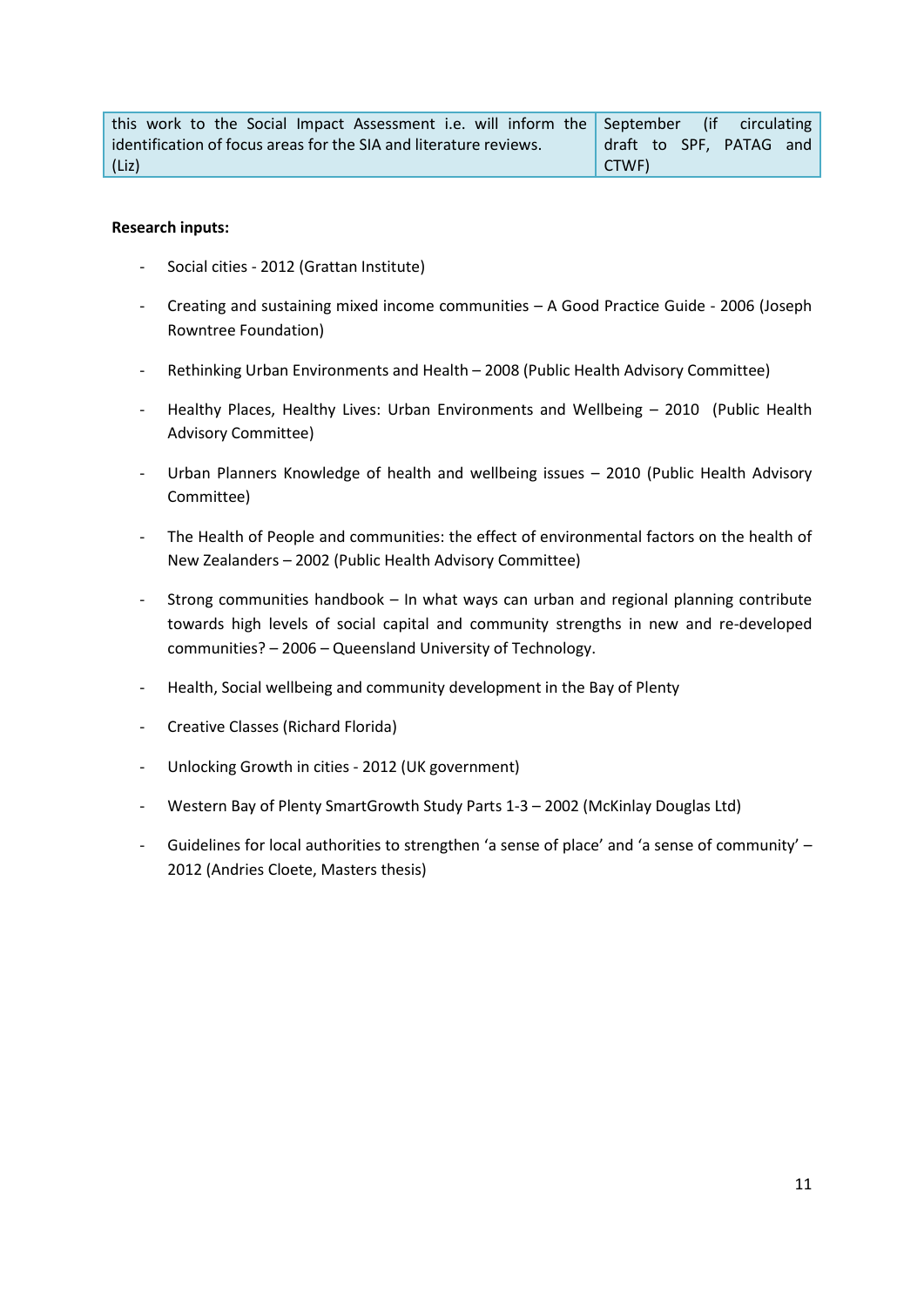## **Stage 1a - Social Infrastructure Planning Update**

| <b>Project steps</b>                                                                                                                                                                                                                                                                                                                                                                                                                                                                                                                                                                                                                                                                                                                                                                                                                                                   | <b>Timing</b>                                              |  |  |  |
|------------------------------------------------------------------------------------------------------------------------------------------------------------------------------------------------------------------------------------------------------------------------------------------------------------------------------------------------------------------------------------------------------------------------------------------------------------------------------------------------------------------------------------------------------------------------------------------------------------------------------------------------------------------------------------------------------------------------------------------------------------------------------------------------------------------------------------------------------------------------|------------------------------------------------------------|--|--|--|
| Scope:                                                                                                                                                                                                                                                                                                                                                                                                                                                                                                                                                                                                                                                                                                                                                                                                                                                                 |                                                            |  |  |  |
| The extent WBOPDC and TCC have integrated SI planning into Council plans, policies etc.<br>how WBOPDC and TCC have used SI planning to inform provision of Council SI<br>$\bullet$<br>community engagement in SI planning.<br>level of local and regional collaboration in the planning and provision of social infrastructure<br>$\bullet$<br>Community perception of social infrastructure<br>$\bullet$<br>How agencies have identified SI needs.<br>$\bullet$<br>Investigate provision of private social infrastructure through development (e.g. community<br>$\bullet$<br>centres in retirement villages)<br>Identification and analysis of the drivers that influence decision making regarding the<br>$\bullet$                                                                                                                                                 |                                                            |  |  |  |
| provision of social infrastructure.                                                                                                                                                                                                                                                                                                                                                                                                                                                                                                                                                                                                                                                                                                                                                                                                                                    |                                                            |  |  |  |
| Meet with TCC Strategic Planner and confirm scope of project                                                                                                                                                                                                                                                                                                                                                                                                                                                                                                                                                                                                                                                                                                                                                                                                           | May                                                        |  |  |  |
| Undertake a stock take at Western Bay of Plenty District Council and                                                                                                                                                                                                                                                                                                                                                                                                                                                                                                                                                                                                                                                                                                                                                                                                   | June-July                                                  |  |  |  |
| TCC to assess:<br>Extent to which SI planning is evident in both Councils<br>$\bullet$<br>planning documents<br>Review Council SI planning reports.<br>$\bullet$<br>Evidence of community participation in SI planning<br>$\bullet$<br>Evidence of collaboration in the planning and provision of SI<br>$\bullet$<br>Evidence of sharing of information and joint planning<br>$\bullet$<br>between Council, local, regional and central government.<br>Review annual residents survey, Regional Council Quality of<br>$\bullet$<br>Life survey regarding SI and any reports indicating<br>community participation in Si planning.<br>Identification of types of new SI built or planned, against<br>$\bullet$<br>identified needs.<br>Identify private social infrastructure as part of network of SI<br>(Liz, Western Bay of Plenty District Council and Cheryl, TCC) |                                                            |  |  |  |
| Consult with: (is this needed?????)                                                                                                                                                                                                                                                                                                                                                                                                                                                                                                                                                                                                                                                                                                                                                                                                                                    | June                                                       |  |  |  |
| SPF-19 June                                                                                                                                                                                                                                                                                                                                                                                                                                                                                                                                                                                                                                                                                                                                                                                                                                                            |                                                            |  |  |  |
| PATAG - 20-21 June                                                                                                                                                                                                                                                                                                                                                                                                                                                                                                                                                                                                                                                                                                                                                                                                                                                     |                                                            |  |  |  |
| CTWF-27 June                                                                                                                                                                                                                                                                                                                                                                                                                                                                                                                                                                                                                                                                                                                                                                                                                                                           |                                                            |  |  |  |
| Draft report<br>(Liz & Cheryl))                                                                                                                                                                                                                                                                                                                                                                                                                                                                                                                                                                                                                                                                                                                                                                                                                                        | July-August                                                |  |  |  |
| Circulate draft report (check with Justine)                                                                                                                                                                                                                                                                                                                                                                                                                                                                                                                                                                                                                                                                                                                                                                                                                            | August                                                     |  |  |  |
| <b>IMG 7 August</b><br>$\bullet$                                                                                                                                                                                                                                                                                                                                                                                                                                                                                                                                                                                                                                                                                                                                                                                                                                       |                                                            |  |  |  |
| SPF-28 August                                                                                                                                                                                                                                                                                                                                                                                                                                                                                                                                                                                                                                                                                                                                                                                                                                                          |                                                            |  |  |  |
| PATAG 29/30 August                                                                                                                                                                                                                                                                                                                                                                                                                                                                                                                                                                                                                                                                                                                                                                                                                                                     |                                                            |  |  |  |
| CTWF?                                                                                                                                                                                                                                                                                                                                                                                                                                                                                                                                                                                                                                                                                                                                                                                                                                                                  |                                                            |  |  |  |
| Incorporate feedback and finalise report including implications for                                                                                                                                                                                                                                                                                                                                                                                                                                                                                                                                                                                                                                                                                                                                                                                                    | End<br>August<br>early                                     |  |  |  |
| social outcome strategies (i.e. recommendations regarding social<br>infrastructure planning requirements and how it relates to the social                                                                                                                                                                                                                                                                                                                                                                                                                                                                                                                                                                                                                                                                                                                              | September<br>circulating<br>(if<br>draft to SPF, PATAG and |  |  |  |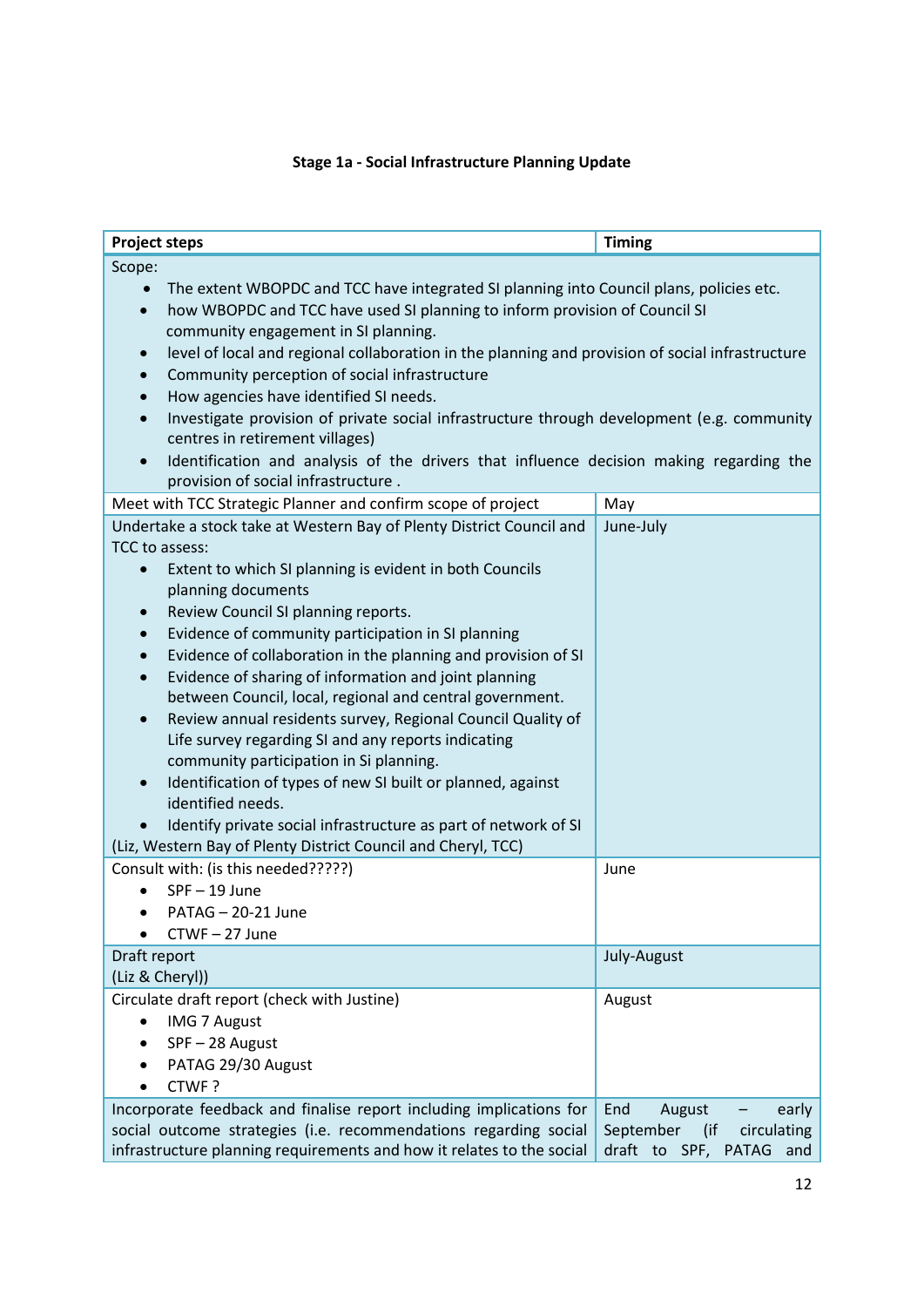#### **Research inputs:**

- SmartGrowth Subregional social Infrastructure Planning Framework
- Western Bay of Plenty District Council Social Infrastructure Planning guidelines
- Tauranga City Council social Infrastructure Planning
- Research used to develop the above Framework and Guidelines e.g. London Thames Gateway social Infrastructure Framework; Waitakere City Social Infrastructure Planning Framework; South East Queensland Regional Plan 2005-2026 – Implementation Guidelines No 5 – Social Infrastructure Planning; Planning for Community Infrastructure in Growth Areas (Victoria, Australia).

#### **Stage 2 – SIA**

| <b>Project steps</b>                                                                                                                                                                                                                                                                                                                                      | <b>Timing</b>                                       |  |  |  |
|-----------------------------------------------------------------------------------------------------------------------------------------------------------------------------------------------------------------------------------------------------------------------------------------------------------------------------------------------------------|-----------------------------------------------------|--|--|--|
| Scope:<br>To identify areas of the updated Draft SmartGrowth Strategy that will have the most impact<br>on social outcomes, identify the nature and extent of the impact and recommend ways in<br>which to mitigate the negative effects and increase the positive effects.                                                                               |                                                     |  |  |  |
| Keep updated re the progress of the SmartGrowth update to assist<br>in 'fast tracking' the SIA once the draft SG update is released.                                                                                                                                                                                                                      | June - December 2012                                |  |  |  |
| Reference group meeting - Toi Te Ora - Public Health<br>representatives from other Councils and the Tu Pakari Advisor (is<br>this necessary???)                                                                                                                                                                                                           | Late 2012                                           |  |  |  |
| Negotiate and contract an expert mentor to provide advice<br>throughout the process and be involved in the workshops.                                                                                                                                                                                                                                     | October 2012                                        |  |  |  |
| Contact potential workshop attendees to advise them of the SIA,<br>the process and invite them to participate, explaining the time<br>frames.<br>(Liz)                                                                                                                                                                                                    | October-November 2012                               |  |  |  |
| Conduct Workshop to identify which aspects of the SG Strategy to<br>focus on<br>(Liz/contractor to facilitate; Council staff to organise)                                                                                                                                                                                                                 | January 2013 (dependent on<br>release of the Draft) |  |  |  |
| Undertake rapid literature review of the focus areas to:<br>What is currently occurring<br>Identify evidence of the nature and extent of the impact<br>$\overline{\phantom{a}}$<br>Identify how the impact links with social outcomes<br>$\overline{\phantom{a}}$<br>Identify strategies to mitigate the negative effects and<br>$\overline{\phantom{a}}$ | January-February 2013                               |  |  |  |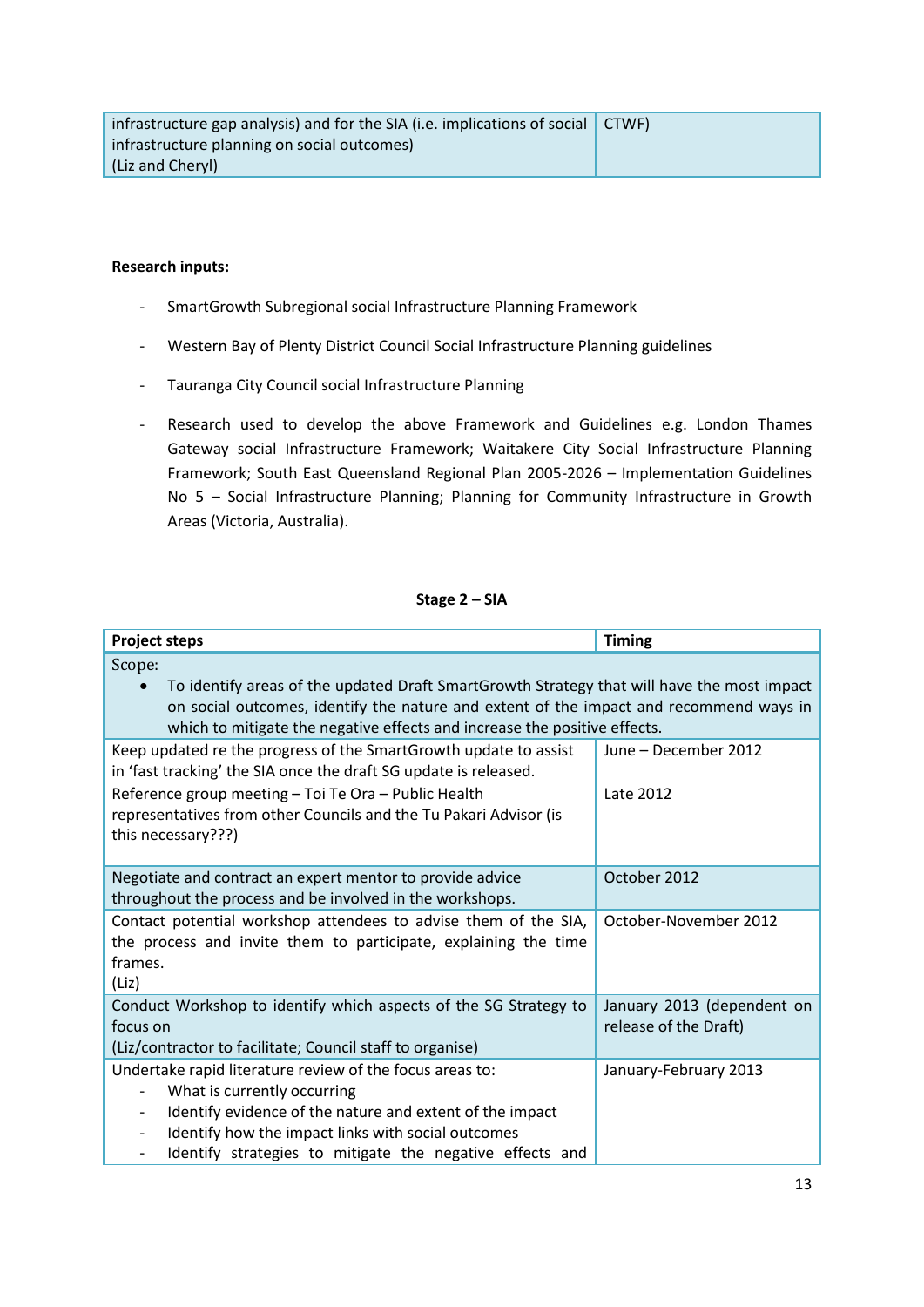| enhance the positive effects<br>(Antoinette/Liz)                                                                                                                                                |                                                           |
|-------------------------------------------------------------------------------------------------------------------------------------------------------------------------------------------------|-----------------------------------------------------------|
| Organise and conduct workshop/s on the focus areas to identify<br>how it links to social outcomes and the nature and extent of the<br>impact, (Liz)                                             | Jan-Feb 2013                                              |
| Draft report – including incorporating relevant information from<br>Stage one projects.<br>(Liz)                                                                                                |                                                           |
| Circulate draft report (check with Justine)<br>IMG <sub>7</sub><br>$\bullet$<br>Research Panel<br><b>SPF</b><br><b>PATAG</b><br><b>CTWF</b><br>Other stakeholders<br>$\bullet$<br>(Liz/Justine) | Feb 2013 (will depend on<br>when the final report is due) |
| Incorporate feedback and finalise report in time for SGIC   Feb-March 2013)<br>deliberations on the hearings<br>(Liz)                                                                           |                                                           |

#### **Research Inputs:**

- Other relevant HIA's or SIA's:
	- o Bay of Plenty Proposed Regional Policy Statement: Social and Economic Impact Assessment (2011)
	- o Social and Cultural Impact Assessment Report on Mangere Puhinui Rural Zone Review (2006)
	- o Manukau Harbour Crossing Social Impact Assessment 2006 (Transit NZ)
	- o Waterview Social Impact Assessment 2010
	- o Puhoi to Wellsford Rd of National Significance Social impact assessment;
	- o MacKays to Peka Peka Expressway project Assessment of Social Effects (2011)
- Guidance for Planning instruments An Outline of Health and Wellbeing Considerations Health and Social Impact Assessment of the South East Queensland Regional Plan – 2005-06 (Queensland Health)
- Healthy urban Planning: Recommendations from the NSW HUIA Project 2006 (Centre for Primary health Care and Equity)
- Gold Coast Planning Scheme Policy Social and Health Impact Assessment Policy 2010 (Gold Coast City Council)